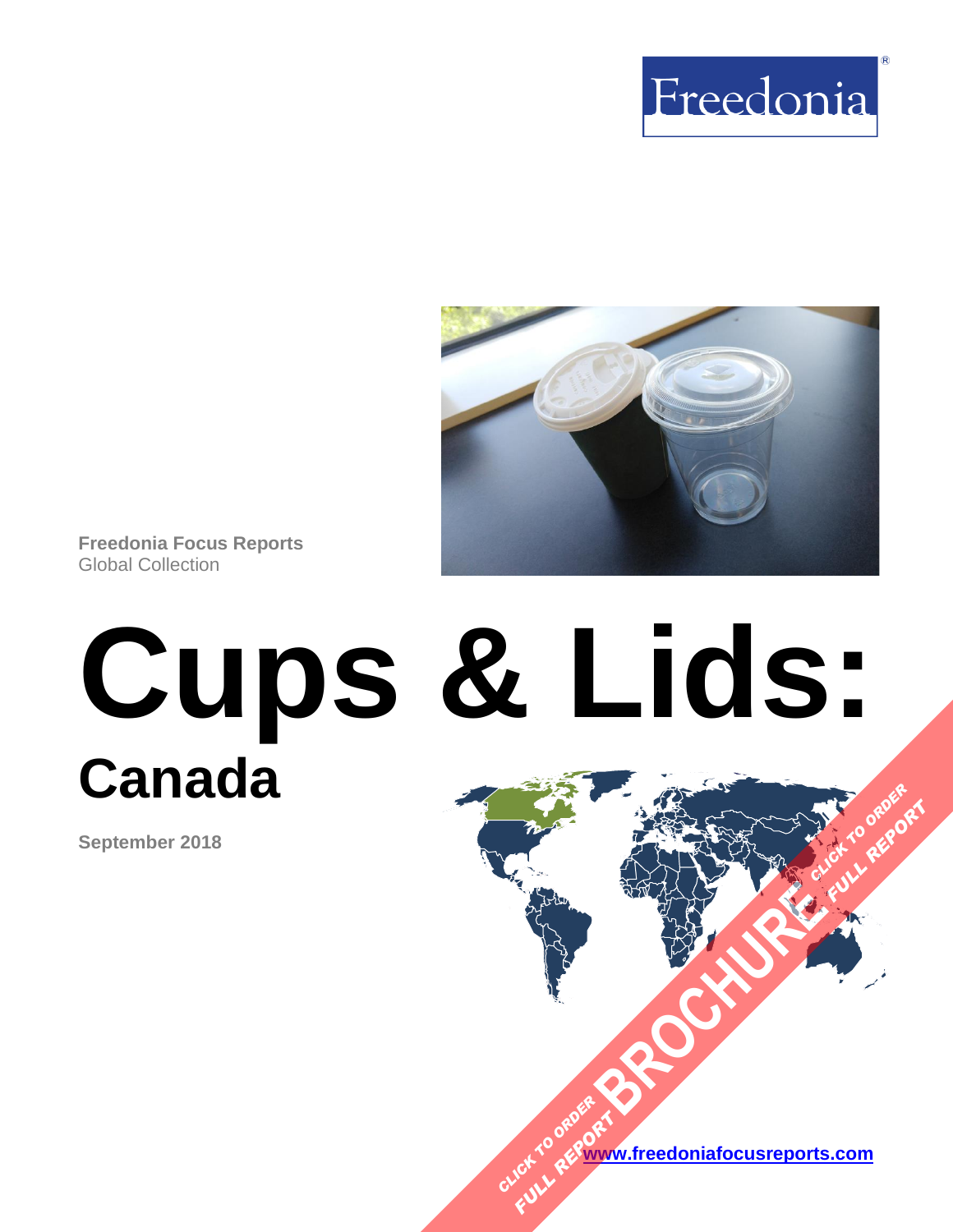# **Table of Contents**

| 1. Highlights                                 | $\overline{\mathbf{3}}$ |
|-----------------------------------------------|-------------------------|
| 2. Market Environment                         | $\overline{4}$          |
| <b>Historical Trends</b>                      | $\overline{4}$          |
| Key Economic Indicators                       | 5                       |
| North America Regional Outlook                | 6                       |
| <b>Environmental &amp; Regulatory Factors</b> | $\overline{7}$          |
| 3. Segmentation & Forecasts                   | 9                       |
| Products                                      | 9                       |
| <b>Drinking Cups</b>                          | 10                      |
| Packaging & Other Cups                        | 11                      |
| Lids                                          | 12                      |
| Markets                                       | 13                      |
| Foodservice                                   | 14                      |
| Food & Beverage Packaging                     | 15                      |
| <b>Retail &amp; Other Markets</b>             | 16                      |
| 4. Industry Structure                         | 17                      |
| <b>Industry Characteristics</b>               | 17                      |
| <b>Market Leaders</b>                         | 18                      |
| Dart Container                                | 19                      |
| Jim Pattison Group                            | 19                      |
| Wihuri                                        | 20                      |
| 5. About This Report                          | 21                      |
| Scope                                         | 21                      |
| Sources                                       | 21                      |
| <b>Industry Codes</b>                         | 22                      |
| Freedonia Methodology                         | 22                      |
| Resources                                     | 24                      |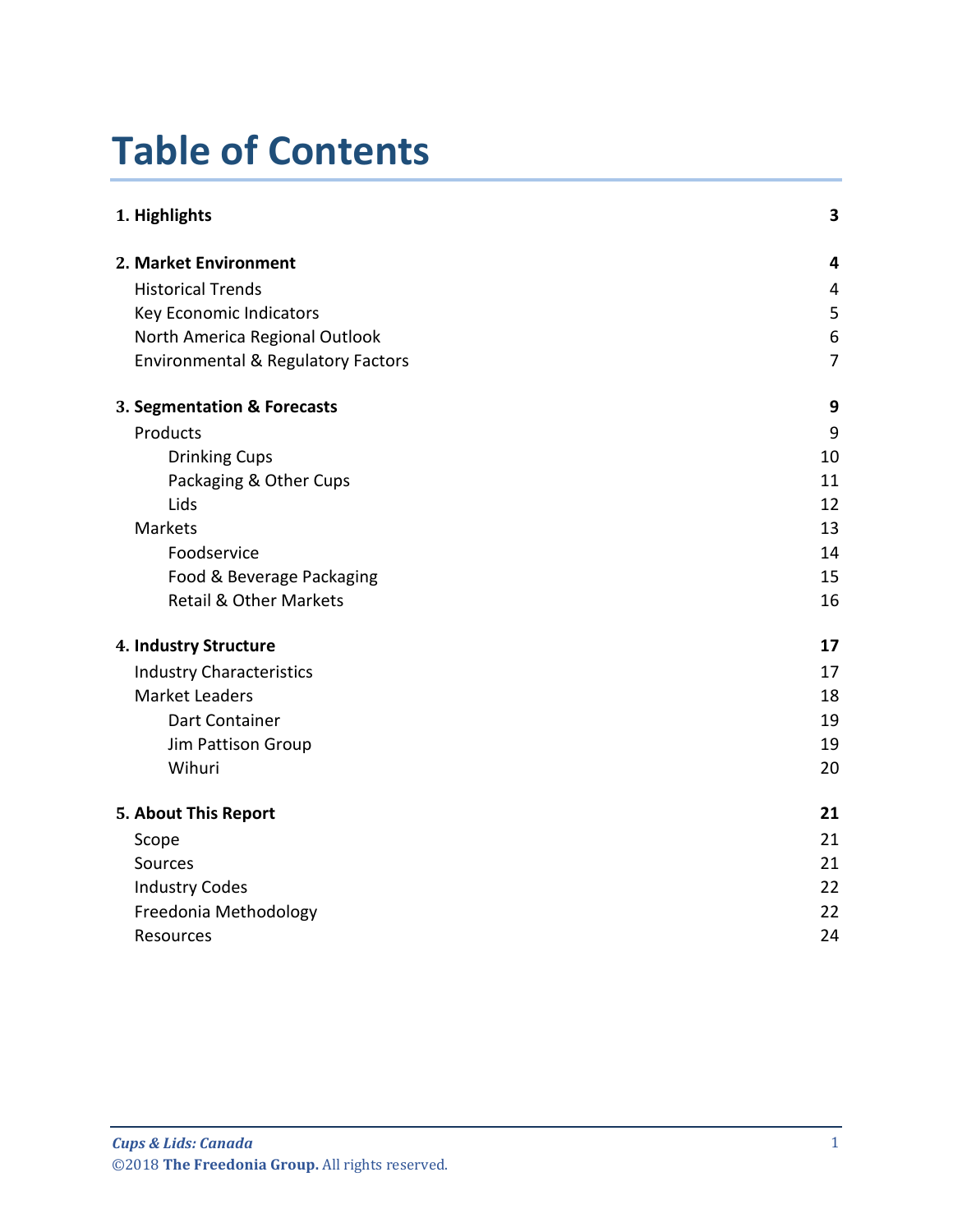# **List of Tables & Figures**

| Figure 1   Canada: Key Trends in the Cup & Lid Market, 2017 - 2022                | 3  |
|-----------------------------------------------------------------------------------|----|
| Figure 2   Canada: Cup & Lid Demand Trends, 2007 - 2017                           | 4  |
| Table 1   Canada: Key Indicators for Cup & Lid Demand, 2007 - 2022 (2016US\$ bil) | 5  |
| Figure 3   North America: Cup & Lid Demand by Country, 2017 (%)                   | 6  |
| Figure 4   Canada: Cup & Lid Demand by Product, 2007 - 2022 (US\$ mil)            | 9  |
| Table 2   Canada: Cup & Lid Demand by Product, 2007 - 2022 (US\$ mil)             | 9  |
| Figure 5   Canada: Cup & Lid Demand by Product, 2007 - 2022 (%)                   | 12 |
| Figure 6   Canada: Cup & Lid Demand by Market, 2007 - 2022 (US\$ mil)             | 13 |
| Table 3   Canada: Cup & Lid Demand by Market, 2007 - 2022 (US\$ mil)              | 13 |
| Figure 7   Canada: Cup & Lid Demand by Market, 2007 - 2022 (%)                    | 16 |
| Table 4   Canada: Selected Domestic Suppliers to the Canadian Cup & Lid Market    | 18 |
| Table 5   NAICS & SIC Codes Related to Cups & Lids                                | 22 |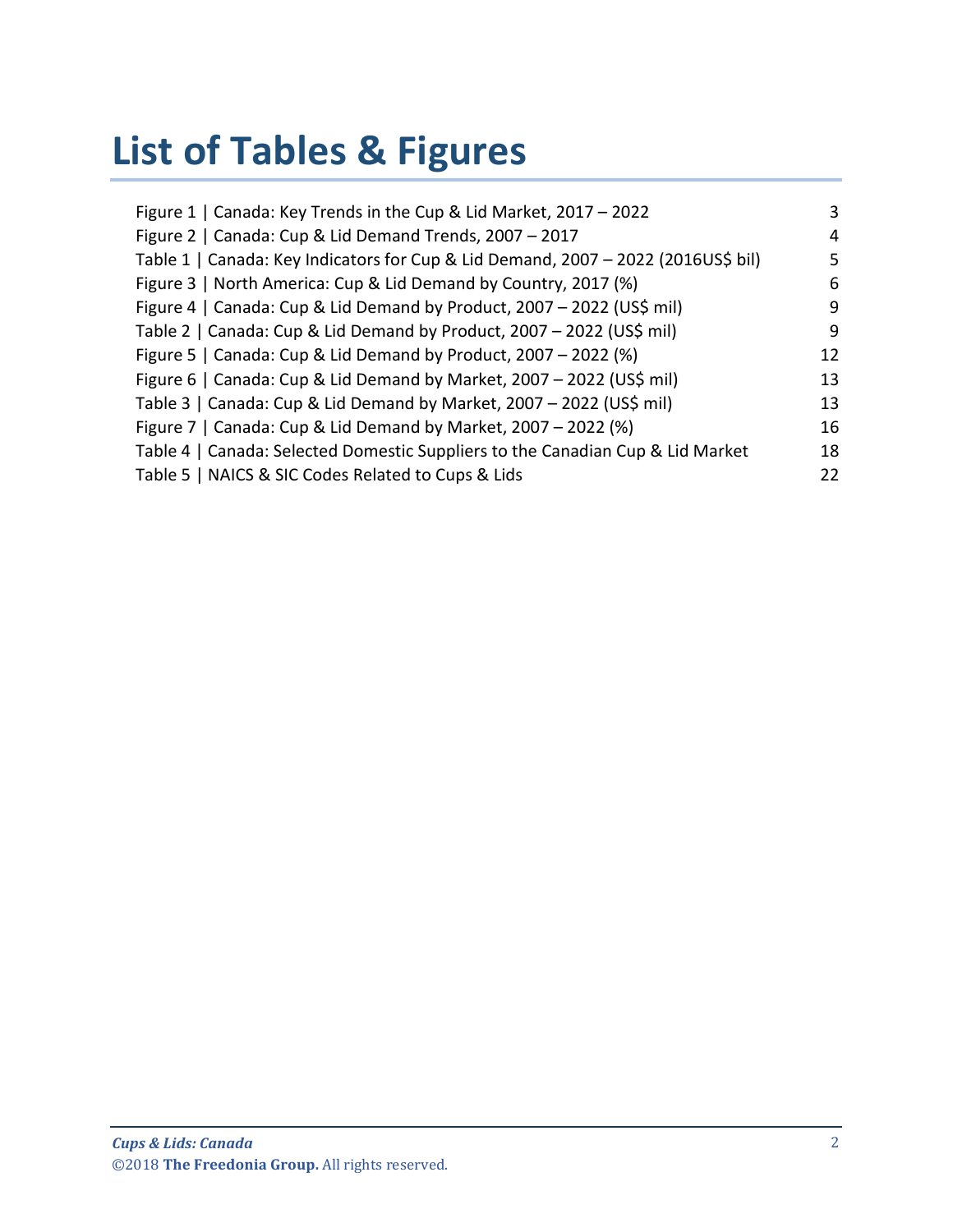# <span id="page-3-1"></span><span id="page-3-0"></span>**Scope**

This report forecasts to 2022 cup and lid demand in nominal US dollars at the manufacturer level in Canada. Total demand is segmented by product in terms of:

- drinking cups
- packaging and other cups, such as portion cups
- lids

Total demand is also segmented by market as follows:

- foodservice
- food and beverage packaging
- retail and other markets, such as consumer products, nonfood packaging, and healthcare

To illustrate historical trends, total demand is provided in annual series from 2007 to 2017; the various segments are reported at five-year intervals for 2007, 2012, and 2017.

Packaging cups are defined as small plastic or paper containers (holding approximately 250 milliliters or less) that can be easily held in one's hand and typically contain a single serving of product. Food cups include disposable cups with shorter walls than drinking cups, in sizes of approximately 350 milliliters or less, for such applications as holding ice cream, side dishes, soup, and chili. Excluded are reusable drinking cups and packaging tubs containing more than one serving.

For any given historical year, US dollar amounts are obtained from values expressed in the applicable local currency. These local currency values are converted to US dollars at the average annual exchange rate for that year. For forecast years, the US dollar amounts assume the same annual exchange rate as that prevailing in 2017.

Key macroeconomic indicators are also provided with quantified trends. Other various topics, including profiles of pertinent leading suppliers, are covered in this report. A full outline of report items by page is available in the Table of Contents.

# <span id="page-3-2"></span>**Sources**

*Cups & Lids: Canada* (FA30031) is based on *[Global Cups & Lids,](http://www.freedoniagroup.com/DocumentDetails.aspx?ReferrerId=FR-MDA&studyid=3656)* a comprehensive industry study published by The Freedonia Group. Reported findings represent the synthesis and analysis of data from various primary, secondary, macroeconomic, and demographic sources, such as:

• firms participating in the industry, and their suppliers and customers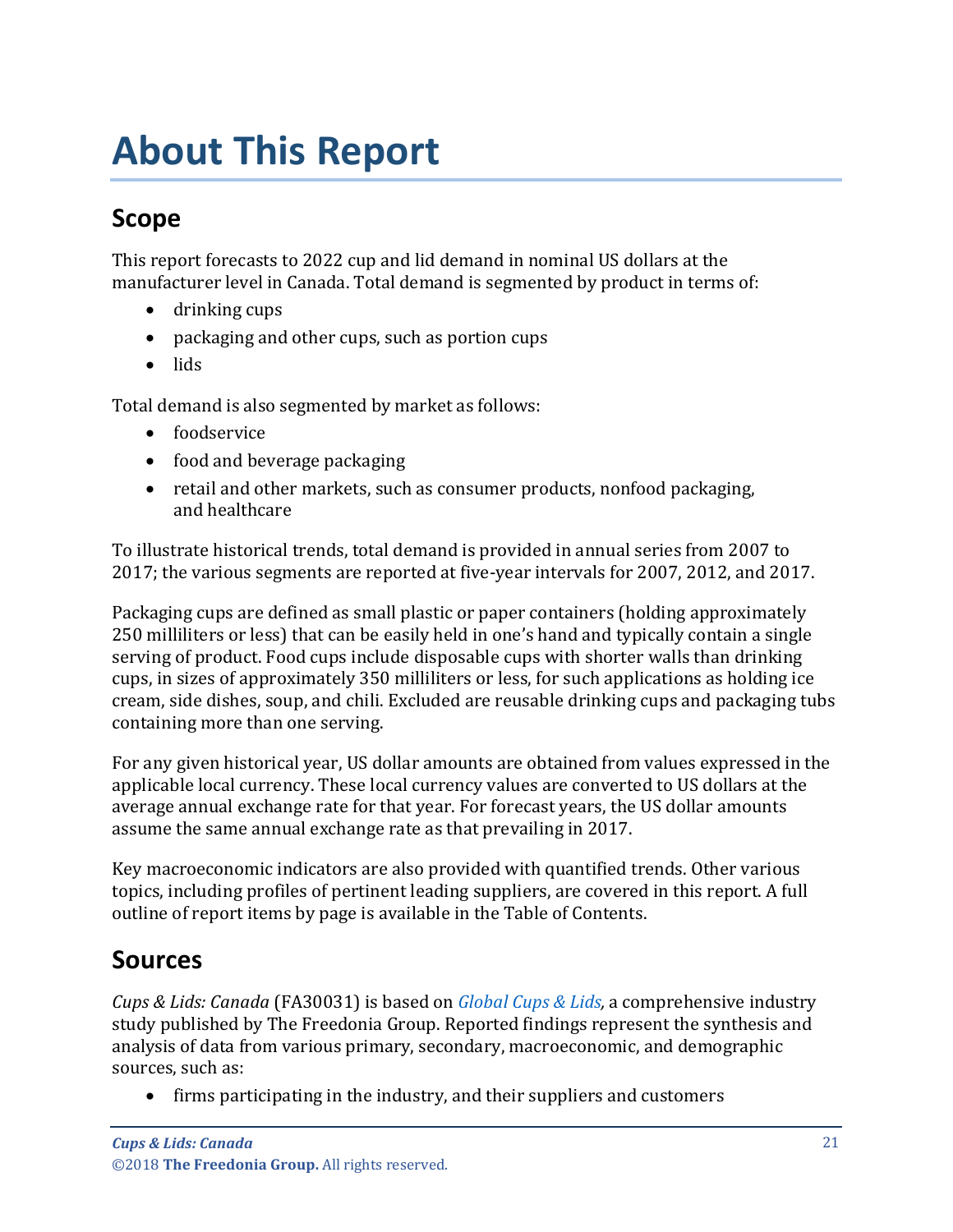- government/public agencies
- intergovernmental and non-governmental organizations
- trade associations and their publications
- the business and trade press
- indicator forecasts by The Freedonia Group
- the findings of other reports and studies by The Freedonia Group

Specific sources and additional resources are listed in the Resources section of this publication for reference and to facilitate further research.

## <span id="page-4-0"></span>**Industry Codes**

<span id="page-4-2"></span>

| Table 5   NAICS & SIC Codes Related to Cups & Lids   |                                                   |                                           |                                 |  |
|------------------------------------------------------|---------------------------------------------------|-------------------------------------------|---------------------------------|--|
| <b>NAICS/SCIAN 2007</b>                              |                                                   | <b>SIC</b>                                |                                 |  |
| <b>North American Industry Classification System</b> |                                                   | <b>Standard Industrial Classification</b> |                                 |  |
| 322219                                               | Other Paperboard Container Manufacturing          | 2656                                      | <b>Sanitary Food Containers</b> |  |
| 326140                                               | Polystyrene Foam Product Manufacturing            | 3086                                      | Polystyrene Foam Products       |  |
| 326199                                               | All Other Plastics Product Manufacturing          | 3089                                      | Plastics Products, NEC          |  |
| 332119                                               | Metal Crown, Closure, and Other Metal<br>Stamping | 3469                                      | Metal Stampings, NEC            |  |

Source: US Census Bureau

# <span id="page-4-1"></span>**Freedonia Methodology**

The Freedonia Group, a subsidiary of MarketResearch.com, has been in business for more than 30 years and in that time has developed a comprehensive approach to data analysis that takes into account the variety of industries covered and the evolving needs of our customers.

Every industry presents different challenges in market sizing and forecasting, and this requires flexibility in methodology and approach. Freedonia methodology integrates a variety of quantitative and qualitative techniques to present the best overall picture of a market's current position as well as its future outlook: When published data are available, we make sure they are correct and representative of reality. We understand that published data often have flaws either in scope or quality, and adjustments are made accordingly. Where no data are available, we use various methodologies to develop market sizing (both top-down and bottom-up) and then triangulate those results to come up with the most accurate data series possible. Regardless of approach, we also talk to industry participants to verify both historical perspective and future growth opportunities.

Methods used in the preparation of Freedonia market research include, but are not limited to, the following activities: comprehensive data mining and evaluation, primary research,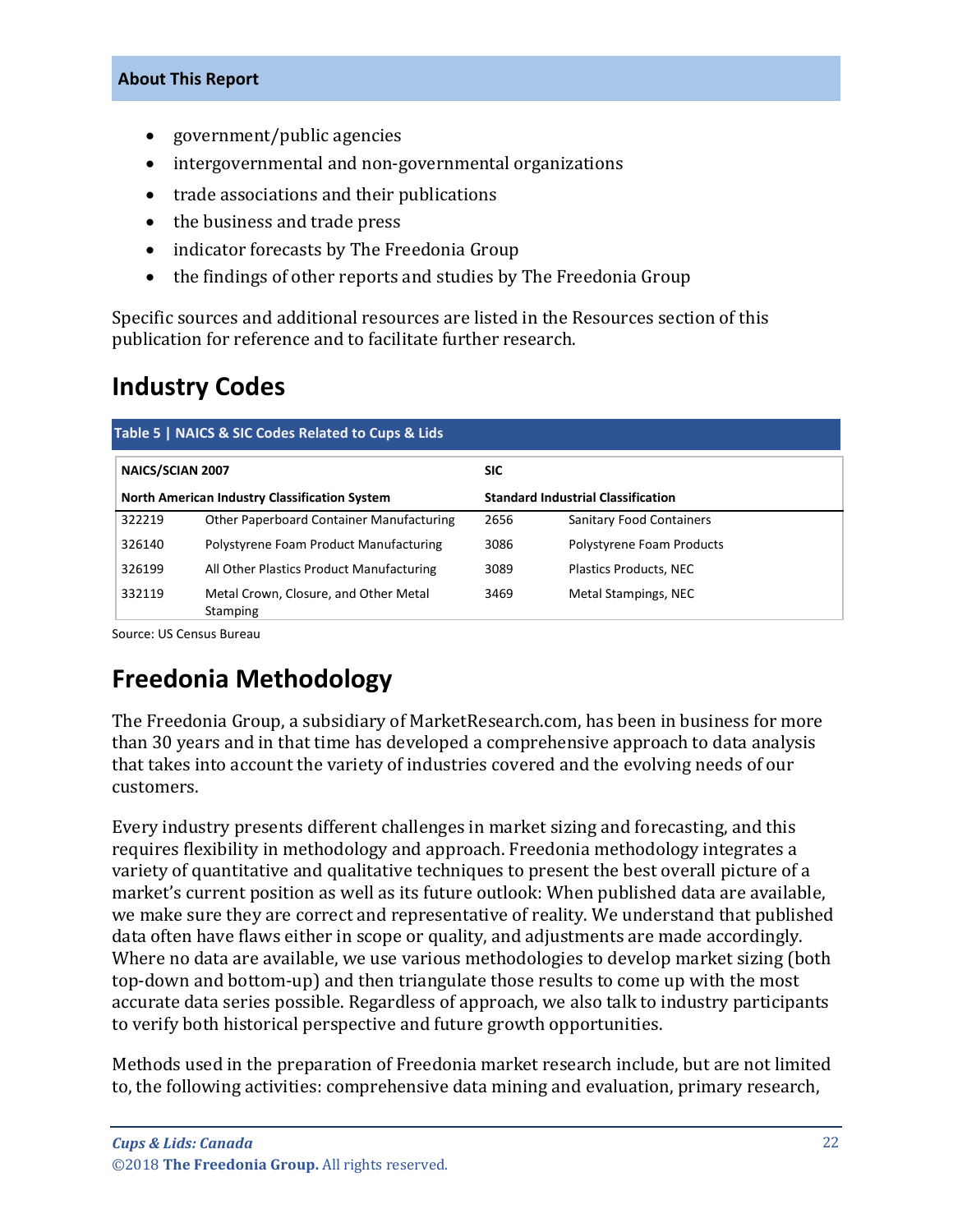consensus forecasting and analysis, ratio analysis using key indicators, regression analysis, end use growth indices and intensity factors, purchase power parity adjustments for global data, consumer and end user surveys, market share and corporate sales analysis, product lifespan analysis, product or market life cycle analysis, graphical data modeling, long-term historical trend analysis, bottom-up and top-down demand modeling, and comparative market size ranking.

Freedonia quantifies trends in various measures of growth and volatility. Growth (or decline) expressed as an average annual growth rate (AAGR) is the least squares growth rate, which takes into account all available datapoints over a period. The volatility of datapoints around a least squares growth trend over time is expressed via the coefficient of determination, or  $r^2$ . The most stable data series relative to the trend carries an  $r^2$  value of 1.0; the most volatile – 0.0. Growth calculated as a compound annual growth rate (CAGR) employs, by definition, only the first and last datapoints over a period. The CAGR is used to describe forecast growth, defined as the expected trend beginning in the base year and ending in the forecast year. Readers are encouraged to consider historical volatility when assessing particular annual values along the forecast trend, including in the forecast year.

## **Copyright & Licensing**

The full report is protected by copyright laws of the United States of America and international treaties. The entire contents of the publication are copyrighted by The Freedonia Group.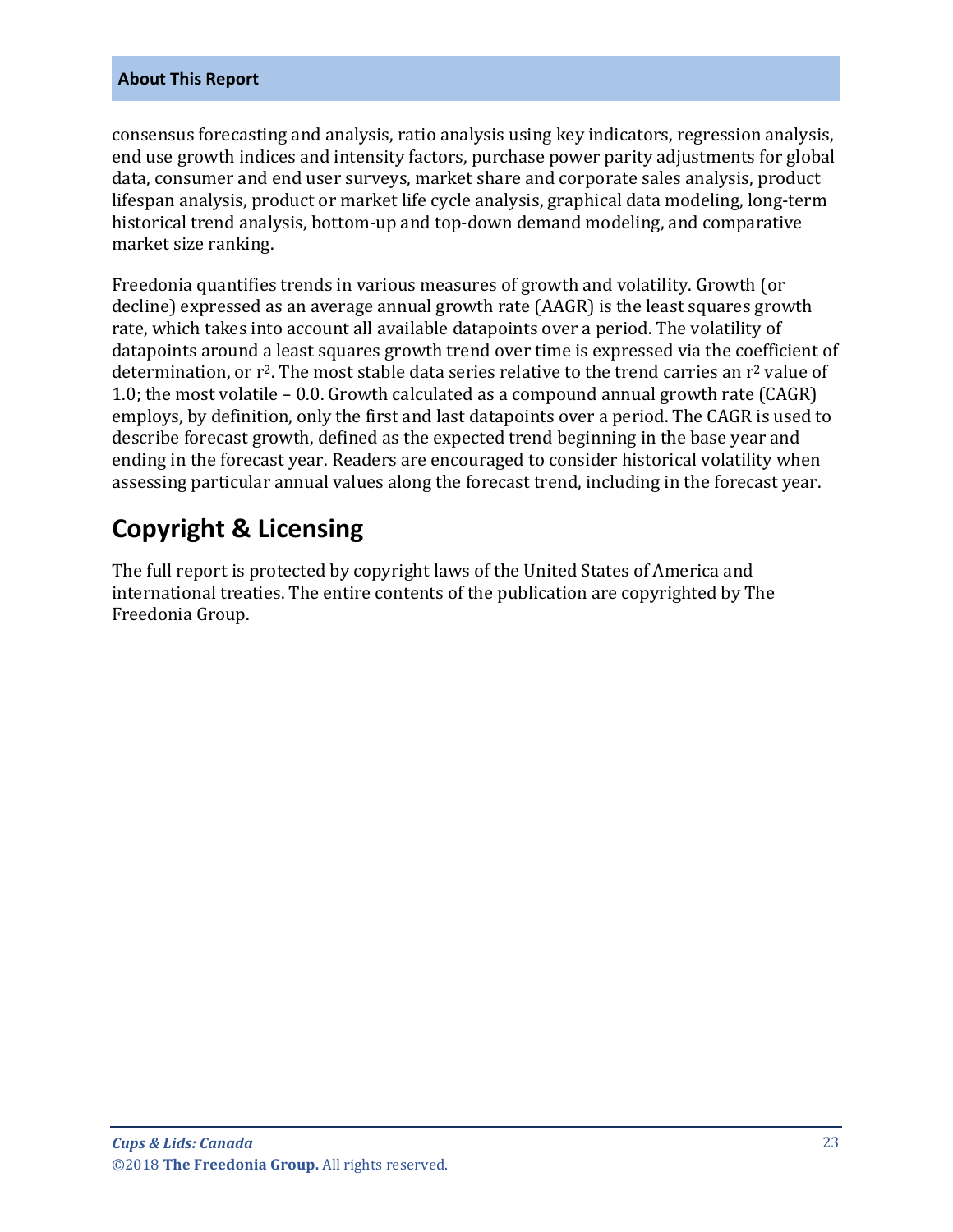### <span id="page-6-0"></span>**Resources**

#### **The Freedonia Group**

 *[Global Cups & Lids,](http://www.freedoniagroup.com/DocumentDetails.aspx?ReferrerId=FL-FOCUS&studyid=3656)* September 2018 **[Freedonia Industry Studies](http://www.freedoniagroup.com/Home.aspx?ReferrerId=FL-Focus)**  *[Produce Packaging Market in the US](http://www.freedoniagroup.com/DocumentDetails.aspx?ReferrerId=FL-FOCUS&studyid=3632)*, June 2018  *[Food Containers in the US](http://www.freedoniagroup.com/DocumentDetails.aspx?ReferrerId=FL-FOCUS&studyid=3609)*, April 2018  *[Foodservice Single-Use Products in the US](http://www.freedoniagroup.com/DocumentDetails.aspx?ReferrerId=FL-FOCUS&studyid=3543)*, December 2017  *[Global Caps & Closures Market](http://www.freedoniagroup.com/DocumentDetails.aspx?ReferrerId=FL-FOCUS&studyid=3538)*, September 2017  *[Converted Flexible Packaging Market in the US](http://www.freedoniagroup.com/DocumentDetails.aspx?ReferrerId=FL-FOCUS&studyid=3522)*, May 2017 **[Freedonia Focus Reports](https://www.freedoniafocusreports.com/redirect.asp?progid=89534&url=/)**  *[Beverages: United States](https://www.freedoniafocusreports.com/Beverages-United-States-9513075/) [Bottled Water: United States](https://www.freedoniafocusreports.com/Bottled-Water-United-States-10100424/) Caps & [Closures:](https://www.freedoniafocusreports.com/Caps-Closures-United-States-FF30012/) United States [Energy Drinks: United States](https://www.freedoniafocusreports.com/Energy-Drinks-United-States-FF10049/) [Natural & Organic Foods & Beverages: United States](https://www.freedoniafocusreports.com/Natural-Organic-Foods-Beverages-United-States-10423134/) [Packaging:](https://www.freedoniafocusreports.com/Packaging-Overview-United-States-FF30035/) United States [Pharmaceutical Packaging: Canada](https://www.freedoniafocusreports.com/Pharmaceutical-Packaging-Canada-FA30018/) [Plastic Caps & Closures: Canada](https://www.freedoniafocusreports.com/Plastic-Caps-Closures-Canada-FA30066/) [Single-Cup Beverage Brewing Pods: United States](https://www.freedoniafocusreports.com/Single-Cup-Beverage-Brewing-Pods-United-States-10288500/) [Soft Drinks: United States](https://www.freedoniafocusreports.com/Soft-Drinks-United-States-9326313/) [Sports Drinks: United States](https://www.freedoniafocusreports.com/Sports-Drinks-United-States-FF10048/)* **[Freedonia Custom Research](http://www.freedoniagroup.com/CustomResearch.aspx?ReferrerId=FL-Focus)**

#### **Trade Publications**

*CoffeeTalk Convenience Store News Nation's Restaurant News Packaging Digest Packaging Strategies Packaging World Plastics News QSR Magazine Supermarket News*

#### **Agencies & Associations**

American Chemistry Council Plastics Division American Forest & Paper Association Beverage Marketing